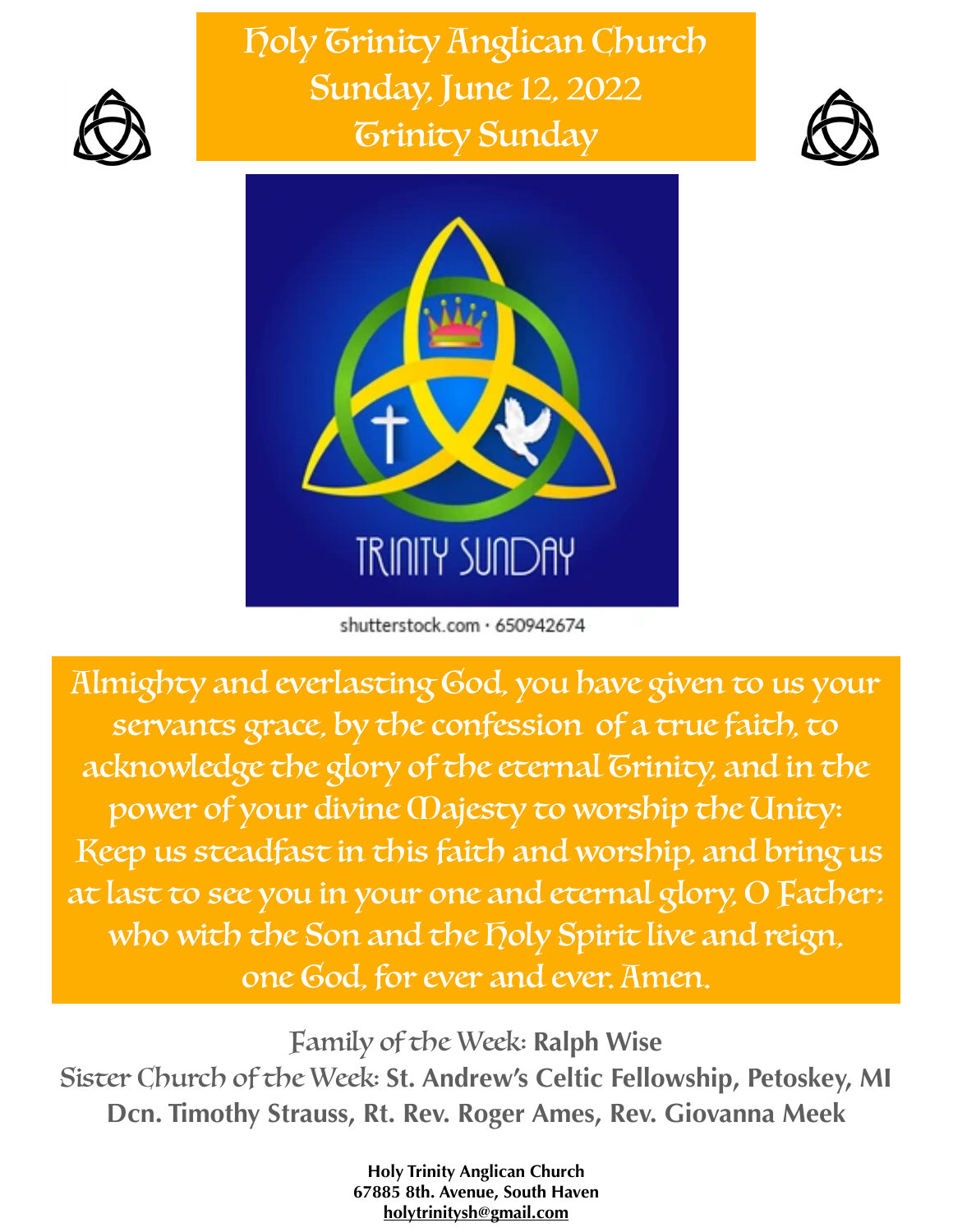## ORDER OF THE SERVICE

**Greeting Collect of Purity The Summary of the Law Kyrie Gloria Collect of the Day Old Testament Lesson Isaiah 6:1-7 Psalm 29 New Testament Lesson Revelation 4:1-11 The Holy Gospel John 16:(5-11)12-15 The Sermon Fr. Rob Cornelison Nicene Creed Prayers of the People Confession and Absolution The Peace & Announcements The Great Thanksgiving Sanctus The Lord's Prayer The Breaking of the Bread Prayer of Thanksgiving Blessing** 

*All baptized Christians are welcome to take communion.*

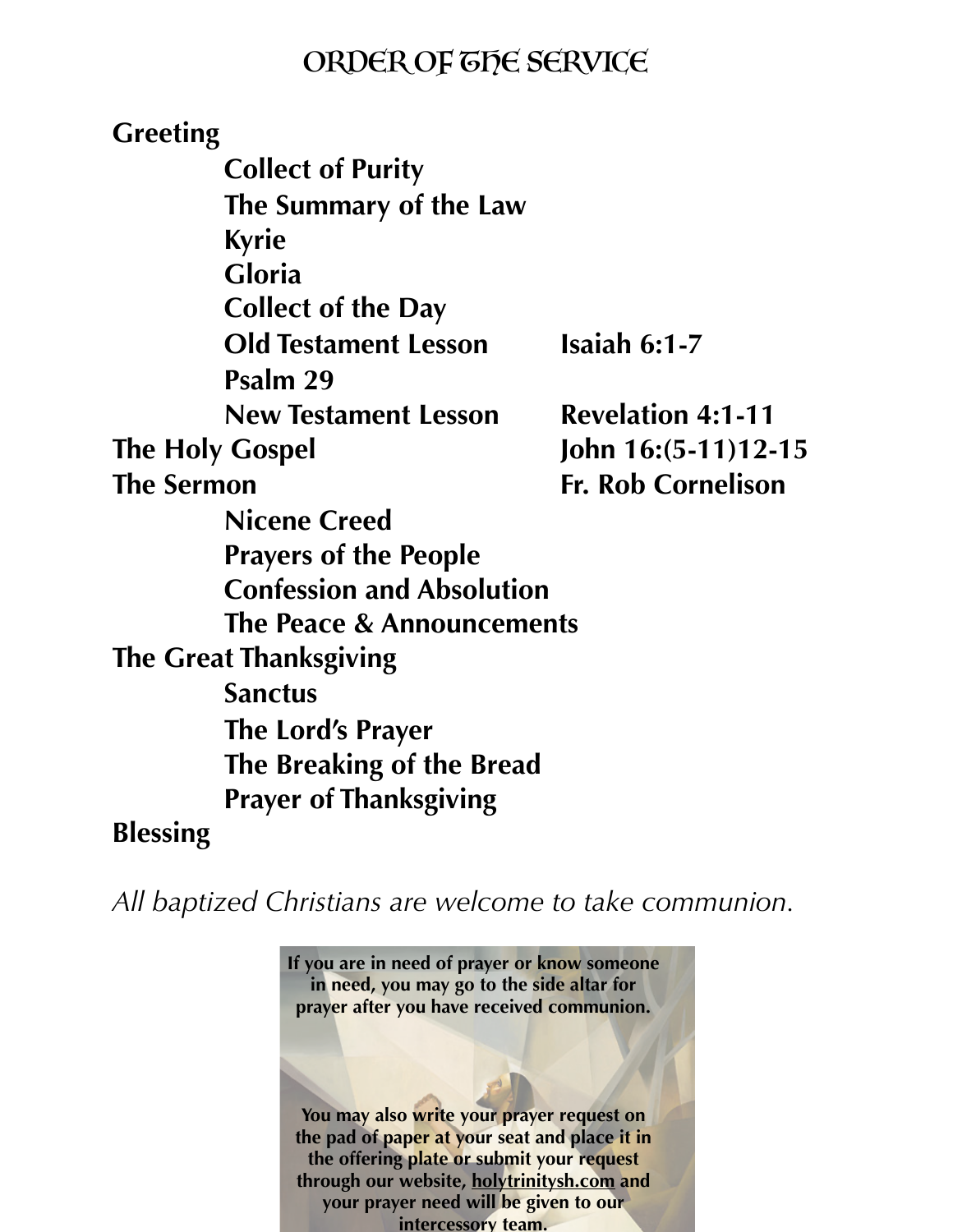## For Birthdays, Book of Common Prayer #68

**Watch over your child \_\_\_\_, O Lord, as** *his* **days increase; bless** *him* **and guide** *him***, and keep** *him* **unspotted from the world. Strengthen** *him*  **when** *he* **stands; comfort** *him* **when discouraged or sorrowful; raise** *him*  **up if** *he* **falls; and in** *his* **heart may your peace which passes understanding abide all the days of** *his* **life; through Jesus Christ our Lord. Amen.**

Norm Bailey 6/18

For Wedding Anniversaries, Book of Common Prayer #69 **O God, you have so consecrated the covenant of marriage that in it is represented the spiritual unity between Christ and his Church: Send your blessing upon these your servants as they begin another year, that they may so love, honor, and cherish each other in faithfulness and patience, in wisdom and true godliness, that their home may be a haven of blessing and peace; through Jesus Christ our Lord, who lives and reigns with you and the Holy Spirit, one God, now and for ever. Amen.** Trevor & Luana Phillips 6/14

## Servant Ministry Schedule Today, June 12, 2022

Greeter: Brad Sylvester Reader: Ian Phillips Intercessor: Jonathan Cornelison Side Altar: Laura Jager **Host:** Diebolds **Tellers:** Luana Phillips & Ron Darling Altar Guild: Kim Maxwell & Carol Bailey

## Next Sunday, June 19, 2022

Greeter: Walt Sicard Reader: Kathy Sicard Intercessor: Mark Lewis Side Altar: Kathy Sicard **Host:** Casey/Hathaway **Tellers:** Norm Bailey & Mark Lewis **Altar Guild: Kim Maxwell & Carol Bailey**